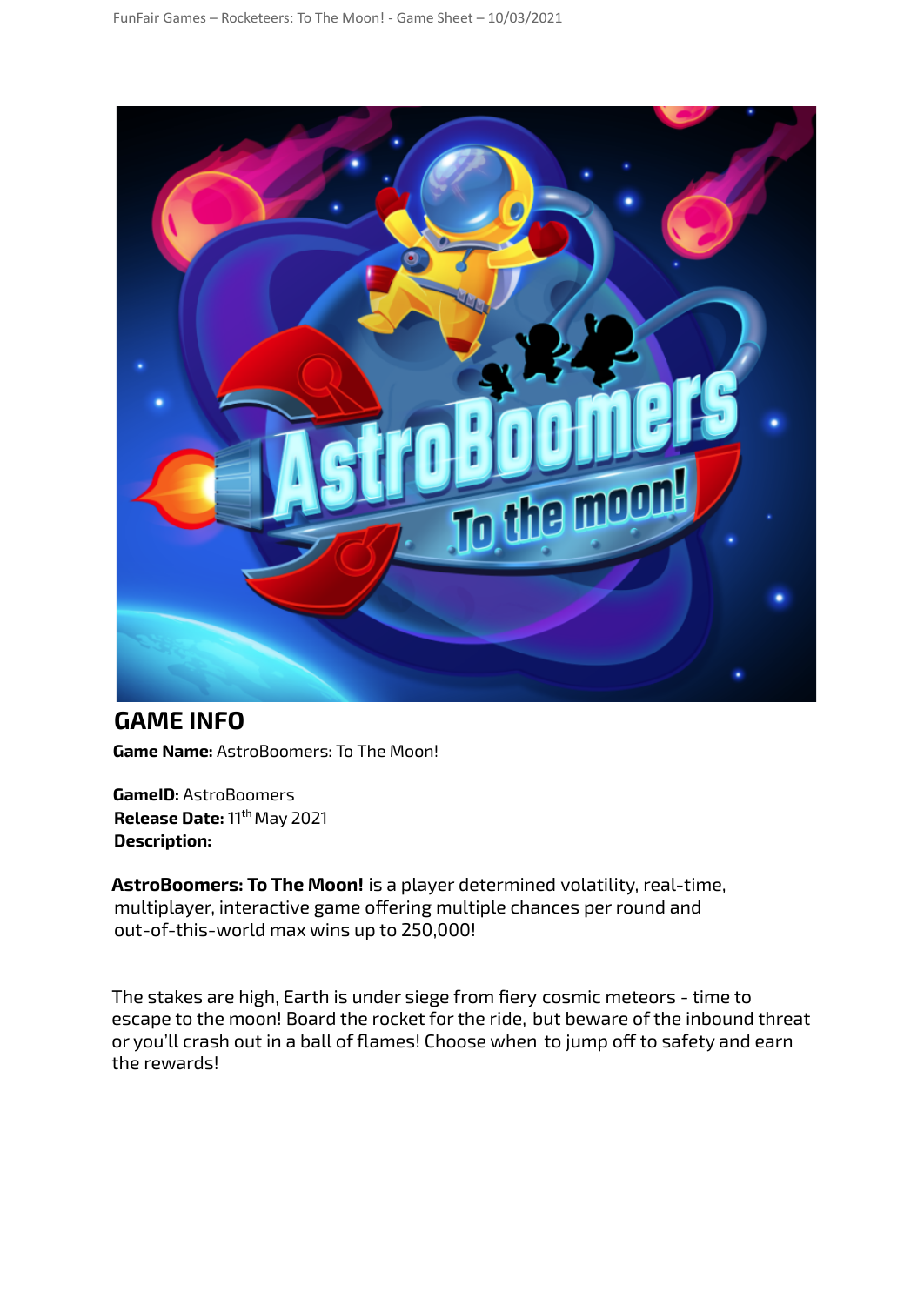FunFair Games – Rocketeers: To The Moon! - Game Sheet – 10/03/2021

An intense adrenaline rush, but simple to play, challenge your fellow astronauts' nerves and stay onboard for as long as possible for maximum rewards! Play upto three bets for each round for astronomical wins or employ strategy using the auto-eject options.

#### **MATHS**

**RTP:** 97% **Volatility:** Determined by player **Min. Bet:** 0.10 **Max. Bet:** 100.00

### **GRAPHICS**

**Aspect Ratio:** Any **Theme:** space, rockets, moon, multiplayer, realtime, interactive, crash

# **FEATURES**

- **● Player determined volatility**
- **● Real-time multiplayer**
- **● Interactive decision making**
- **● Adrenaline rush entertainment**
- **● Emoji chat (optional)**
- **● Unlocked aspect ratio**

### **LANGUAGES**

EN, DE, SV, EL, TR, RU, CS, DA, ET, LV, LT, ES, FI, NO, CN, SK, TH, JP, VI, PT

## **CURRENCIES**

AMD, AUD, AZN, BGN, CAD, CZK, DKK, EUR, FUN, GBP, GEL, IRR, JPY, KZT, mBTC, NOK, NZD, PLN, RON, RUB, SEK, SGD, TRX, TRY, uBTC, USD, ZAR, IQD, KZT, NGN, VEF, CNY, THB, HRK, INR, BRL, AED, COP, MXN, PEN, UYU, UAH, TND